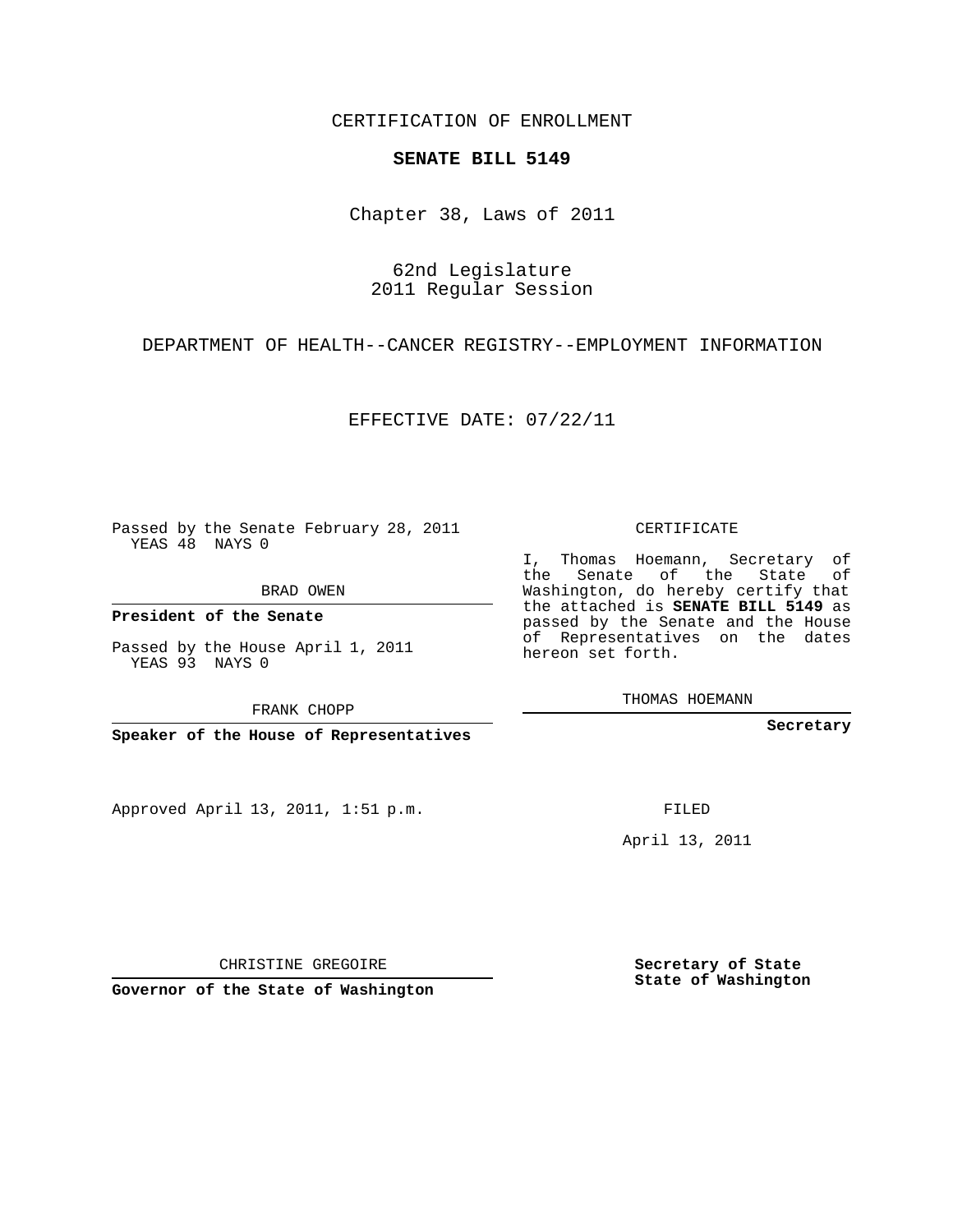## **SENATE BILL 5149** \_\_\_\_\_\_\_\_\_\_\_\_\_\_\_\_\_\_\_\_\_\_\_\_\_\_\_\_\_\_\_\_\_\_\_\_\_\_\_\_\_\_\_\_\_

\_\_\_\_\_\_\_\_\_\_\_\_\_\_\_\_\_\_\_\_\_\_\_\_\_\_\_\_\_\_\_\_\_\_\_\_\_\_\_\_\_\_\_\_\_

Passed Legislature - 2011 Regular Session

**State of Washington 62nd Legislature 2011 Regular Session By** Senators Keiser, Becker, Kohl-Welles, Parlette, Conway, and Kline Read first time 01/17/11. Referred to Committee on Health & Long-Term Care.

 AN ACT Relating to requiring the department of health to collect current and past employment information in the cancer registry program; and amending RCW 70.54.240.

BE IT ENACTED BY THE LEGISLATURE OF THE STATE OF WASHINGTON:

 **Sec. 1.** RCW 70.54.240 and 1990 c 280 s 3 are each amended to read as follows:

 (1) The department of health shall adopt rules as to which types of cancer shall be reported, who shall report, and the form and timing of 9 the reports. A patient's usual occupation or, if the patient is retired, the primary occupation of the patient before retirement must 11 be reported.

 (2) Every health care facility and independent clinical laboratory, and those physicians or others providing health care who diagnose or treat any patient with cancer who is not hospitalized within one month of diagnosis, will provide the contractor with the information required under subsection (1) of this section. The required information may be collected on a regional basis where such a system exists and forwarded to the contractor in a form suitable for the purposes of RCW 70.54.230 through 70.54.270. Such reporting arrangements shall be reduced to a